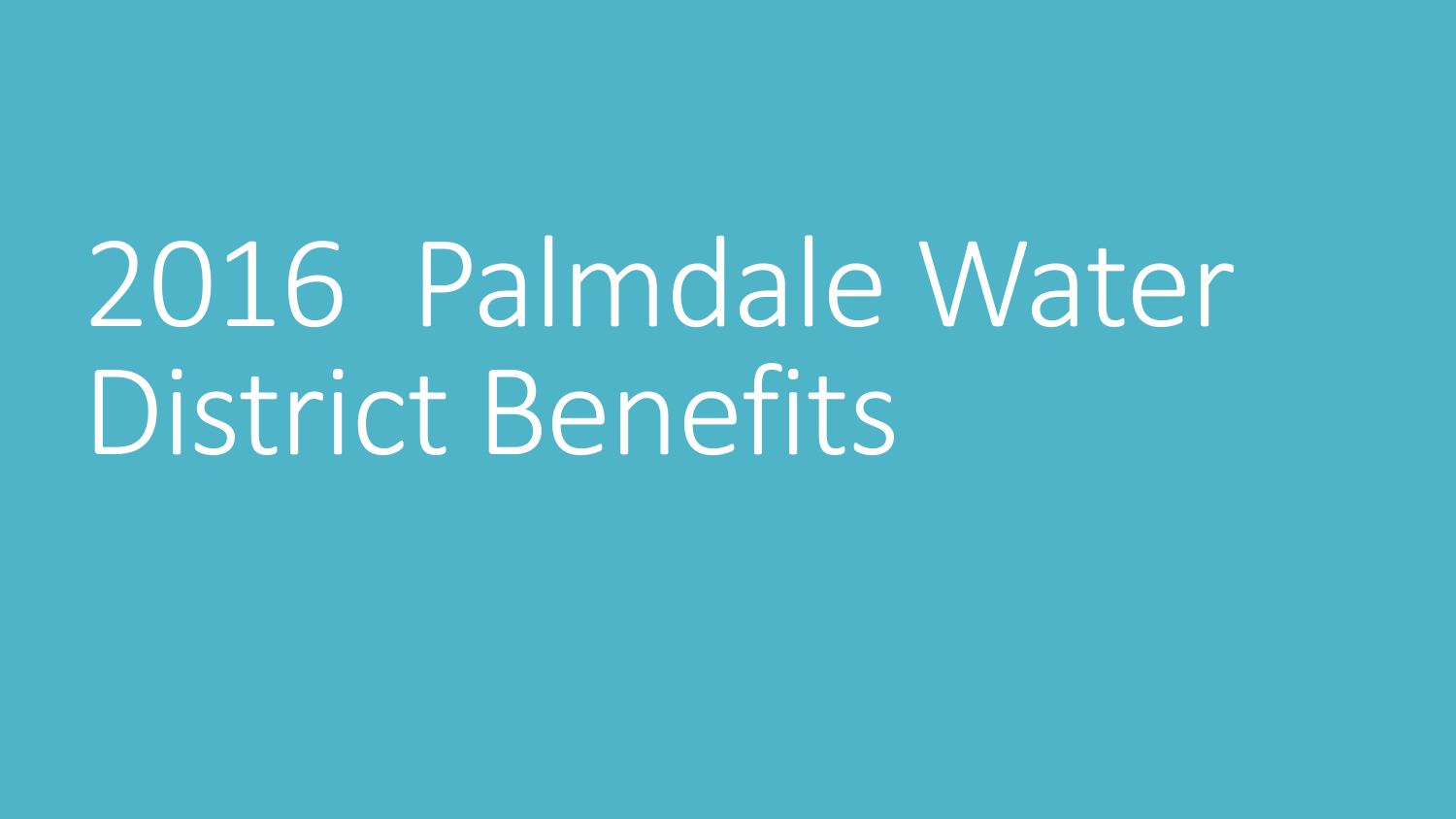## Health Insurance

Anthem – Classic PPO/Advantage PPO/California Care HMO/Account Based Health Care.

Kaiser – HMO/Account Based Health Care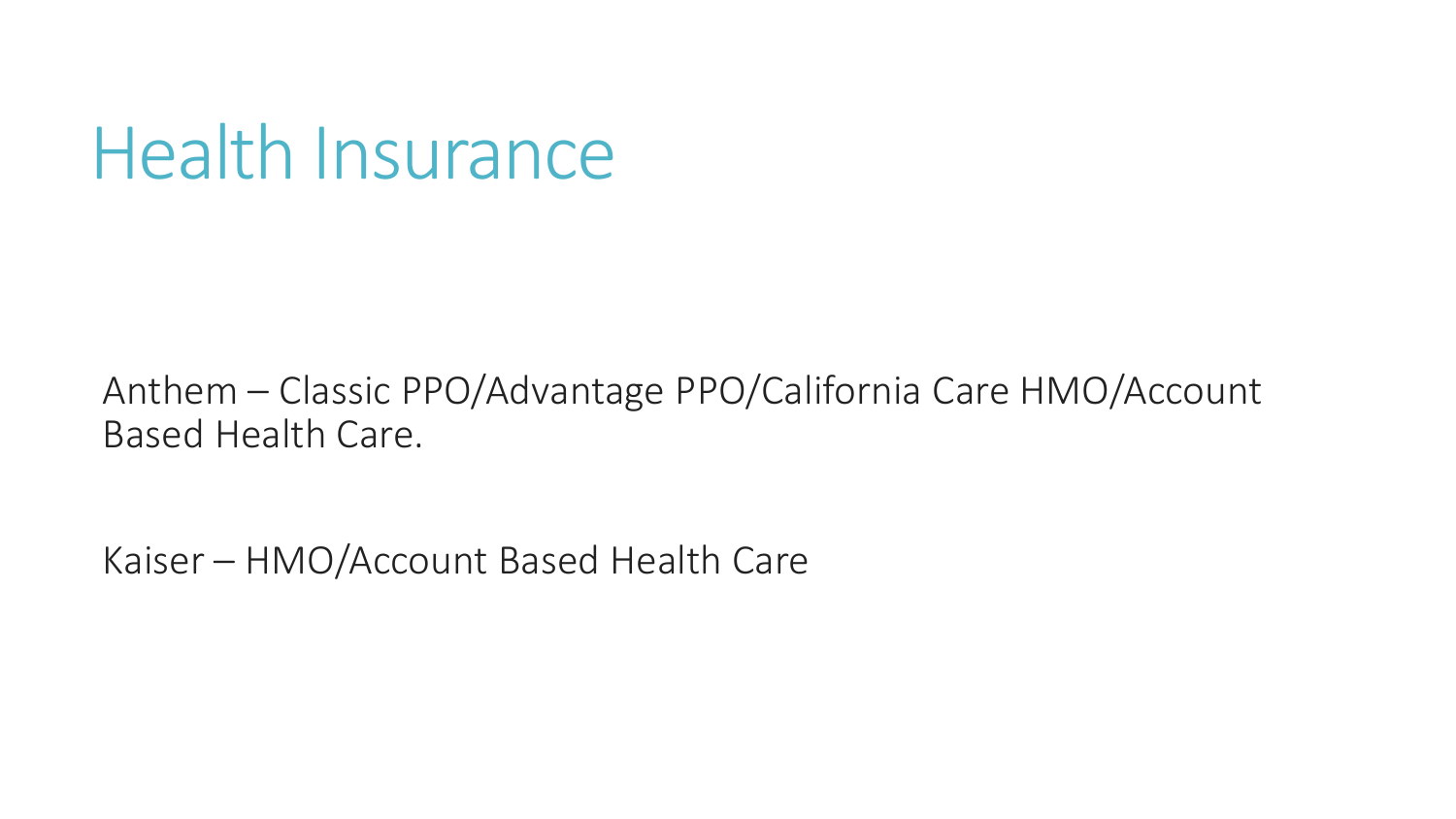## Dental Insurance

Delta Dental PPO

Delta Care HMO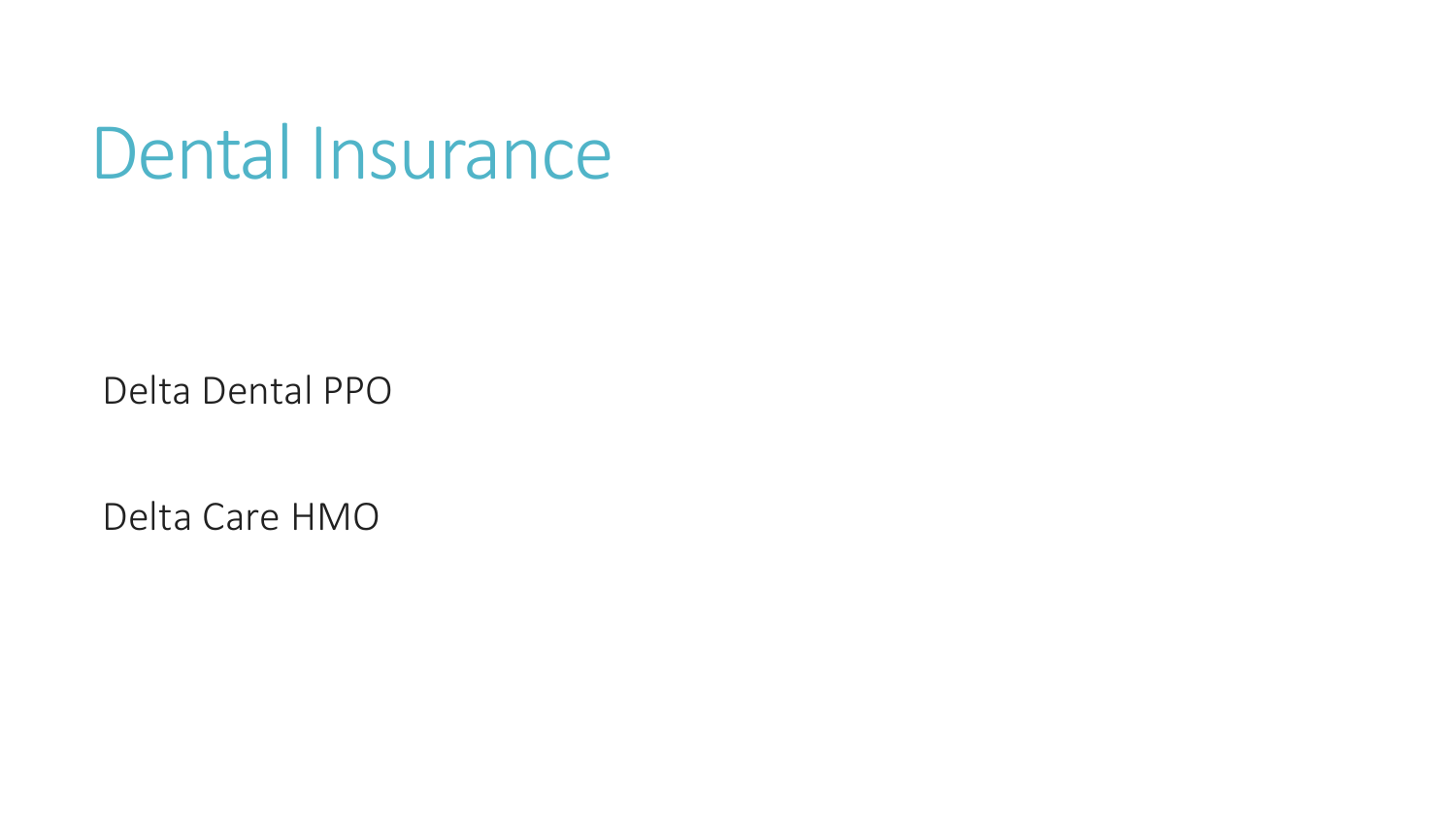## VSP Vision Insurance

VSP PPO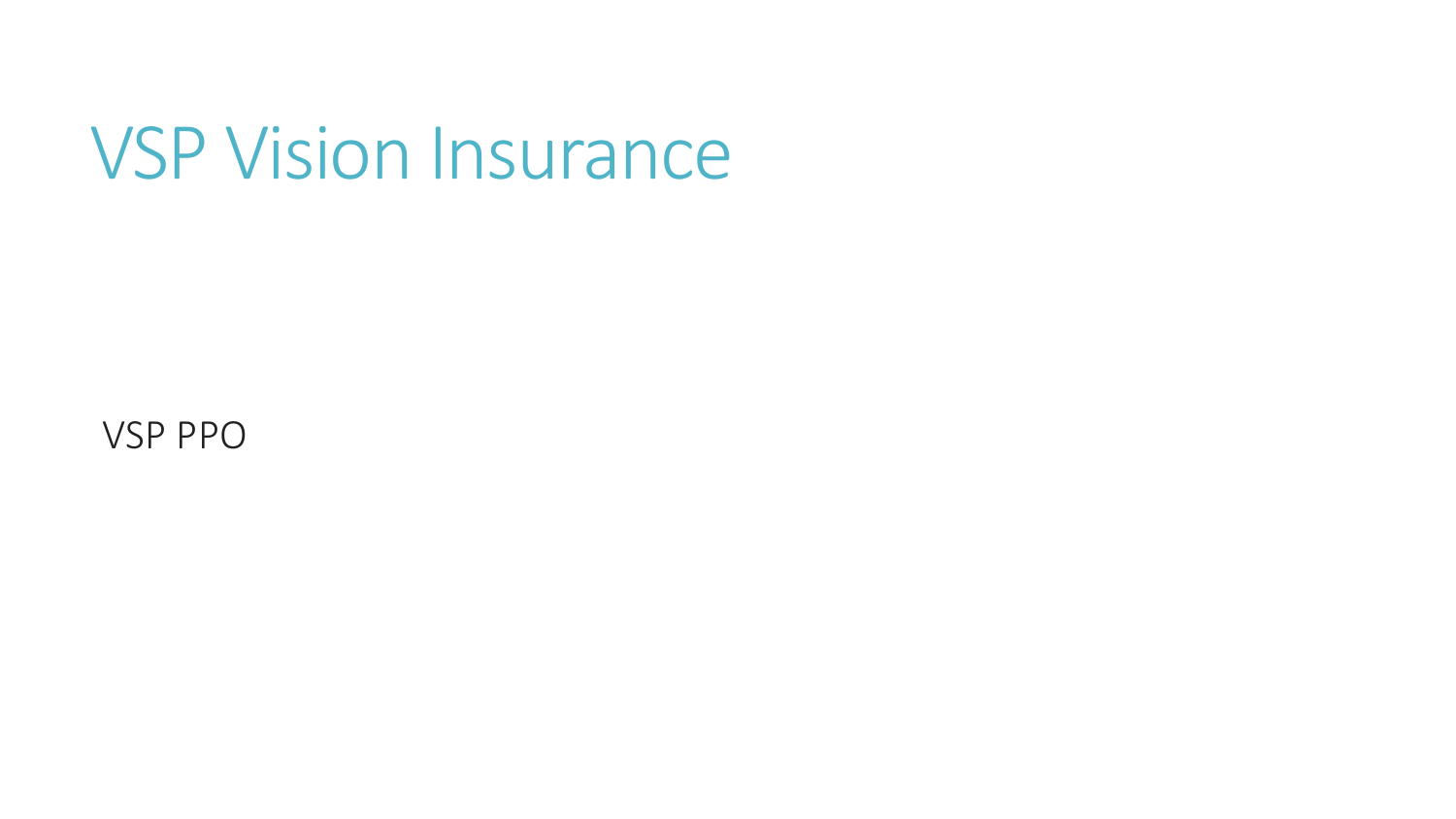#### Health Insurance Pricing

| <b>ACWA/JPIA 2016 Medical Plan Rates</b>       |                   |                       |                  |                                              |  |                              |                      |                                   |                |
|------------------------------------------------|-------------------|-----------------------|------------------|----------------------------------------------|--|------------------------------|----------------------|-----------------------------------|----------------|
| <b>Los Angeles Area</b>                        |                   |                       |                  |                                              |  |                              |                      |                                   |                |
| Los Angeles, San Bernardino & Ventura Counties |                   |                       |                  |                                              |  |                              |                      |                                   |                |
|                                                |                   | <b>Standard Rates</b> |                  |                                              |  | <b>Incentive Rates (-4%)</b> |                      |                                   | Rate           |
| <b>Anthem Blue Cross</b>                       | Single            |                       | <b>Two-Party</b> | Family                                       |  | <b>Single</b>                | <b>Two-Party</b>     | Family                            | <b>Change</b>  |
| <b>Classic PPO</b>                             | s<br>716.25       | s                     | $1.457.94$ \$    | 1,959.46                                     |  | s<br>687.99                  | 1.400.02<br>s        | 1,881.48<br>s                     | 3.00%          |
| <b>Classic PPO, Retired w/Medicare</b>         | 484.74<br>s       | 'S                    | 985.84           | ۱s<br>1,358.50                               |  | s<br>465.75                  | s<br>946.81          | Ŝ<br>1,304.55                     | 0.00%          |
| <b>Advantage PPO</b>                           | Ŝ<br>603.23       | s                     | 1,226.25         | ۱s<br>1,647.53                               |  | \$<br>579.50                 | s<br>1.177.59        | Ŝ.<br>1,582.02                    | 3.00%          |
| Advantage PPO, Retired w/Medicare              | s<br>408.76       | s                     | 829.69           | 1.142.72<br>l s                              |  | Ŝ.<br>392.81                 | s<br>796.90          | s<br>1.097.40                     | 1.82%          |
| <b>CalCare HMO</b>                             | \$<br>605.70      | s                     | 1,201.54         | 1,610.81<br>ΤŚ                               |  | Ŝ<br>581.87                  | Ŝ<br>1,153.87        | Ŝ<br>1,546.77                     | $-8.00%$       |
| CalCare HMO, Retired w/Medicare                | \$<br>459.11      | Ŝ.                    | 908.38           | 1,290.83<br>s                                |  | s<br>441.14                  | Ŝ<br>872.44          | 1,239.59<br>\$                    | $-10.00%$      |
| <b>Value HMO</b>                               | Ŝ<br>558.04       | Ŝ.                    | 1,106.21         | 1,482.73<br>s                                |  | \$<br>536.11                 | 1,062.35<br>s        | Ŝ.<br>1,423.82                    | $-8.00%$       |
| Value HMO, Retired w/Medicare                  | Ŝ<br>423.17       | Ŝ.                    | 836.50           | s<br>1,188.36                                |  | Ŝ<br>406.64                  | Ŝ<br>803.44          | Ŝ.<br>1,141.22                    | $-9.29%$       |
| <b>Consumer Driven Health Plan</b>             | Ŝ<br>574.98       | Ŝ                     | 1,168.33         | 1,569.54<br>s                                |  | Ŝ<br>552.37                  | 1,121.99<br>s        | 1,507.16<br>s                     | 0.49%          |
| <b>Kaiser South</b><br><b>Single</b>           |                   |                       |                  |                                              |  |                              |                      |                                   |                |
| <b>HMO</b> with Chiro                          | s<br>526.05       | s                     | 1.042.22         | 1,470.64<br>۱s                               |  |                              |                      |                                   | 2.13%          |
| <b>HMO with Chiro &amp; Optical</b>            | Ŝ<br>535.80       | Ŝ                     | $1,061.70$ \$    | 1,498.21                                     |  |                              |                      |                                   | 2.13%          |
| Senior Advantage with Chiro                    |                   |                       |                  |                                              |  |                              |                      |                                   |                |
| Value HMO with Chiro                           | s<br>480.37       | Ŝ.                    | 950.86           | 1,341.37<br>s                                |  |                              |                      |                                   | 2.12%          |
| <b>Consumer Driven Health Plan</b>             | Ŝ<br>418.87       | s                     | 827.86           | ٦s<br>1,167.32                               |  |                              |                      |                                   | 2.82%          |
|                                                |                   |                       |                  | <b>Medical Plan Comparison</b>               |  |                              |                      |                                   |                |
|                                                |                   |                       |                  |                                              |  |                              | <b>Medical Max</b>   | <b>RX Max</b>                     |                |
| <b>Anthem Blue Cross</b>                       | <b>Deductible</b> | Dr.                   | ER               | <b>Hospital</b>                              |  | <b>After Ded.</b>            | <b>Out of Pocket</b> | <b>Out of Pocket</b>              | Prescription   |
| <b>Classic PPO</b>                             | \$200/600         | \$15                  | \$50             | \$0                                          |  | 20%                          | \$1000/3000          | \$5600/10200                      | \$5/20/50      |
| <b>Advantage PPO</b>                           | \$500/1000        | \$20                  | \$50             | Ded/20%                                      |  | 20%                          | \$3000/6000          | \$3600/7200                       | \$5/20/50      |
| <b>CalCare HMO</b>                             | \$0               | \$10                  | \$50             | \$O                                          |  | N/A                          | \$500/1500           | \$6100/11700                      | \$5/20/50      |
| <b>Value HMO</b>                               | \$0               | \$30                  | \$150            | \$250                                        |  | N/A                          | \$2500/5000          | \$4100/8200                       | $$10/20/50^1$  |
| <b>Consumer Driven Health Plan</b>             | \$1500/3000       |                       |                  | Full cost to deductible, then 20% to OOP Max |  |                              |                      | \$2500/4000                       | Ded/\$10/20/40 |
| <b>Kaiser</b>                                  | <b>Deductible</b> | Dr.                   | ER               | <b>Hospital</b>                              |  | <b>After Ded.</b>            |                      | <b>Combined Max Out of Pocket</b> | Prescription   |
| <b>HMO with Chiro</b>                          | \$O               | \$10                  | \$50             | \$0                                          |  | N/A                          |                      | \$1500/3000                       | \$5/15         |
| <b>HMO with Chiro &amp; Optical</b>            | \$0               | \$10                  | \$50             | \$0                                          |  | N/A                          |                      | \$1500/3000                       | \$5/15         |
| Senior Advantage with Chiro                    | \$0               | \$20                  | \$50             | \$0                                          |  | N/A                          |                      | \$1500/3000                       | \$10/25        |
| Value HMO with Chiro                           | \$0               | \$30                  | \$150            | \$250                                        |  | N/A                          |                      | \$2500/5000                       | \$10/20        |
| <b>Consumer Driven Health Plan</b>             | \$1500/3000       |                       |                  | Full cost to deductible (OOP Max) then \$0   |  |                              |                      | \$1500/3000                       | Ded/\$0        |

<sup>1</sup>An annual \$100 drug deductible applies to medications on this plan.

\* average increase among tiers

This is a very brief plan comparison of IN-NETWORK benefits. Consult the summaries at www.acwajpia.com. The Evidence of Coverage prevails in the event of a discrepancy.

If you have questions or would like more information please email benefits@acwajpia.com.

Revised 7/2/2015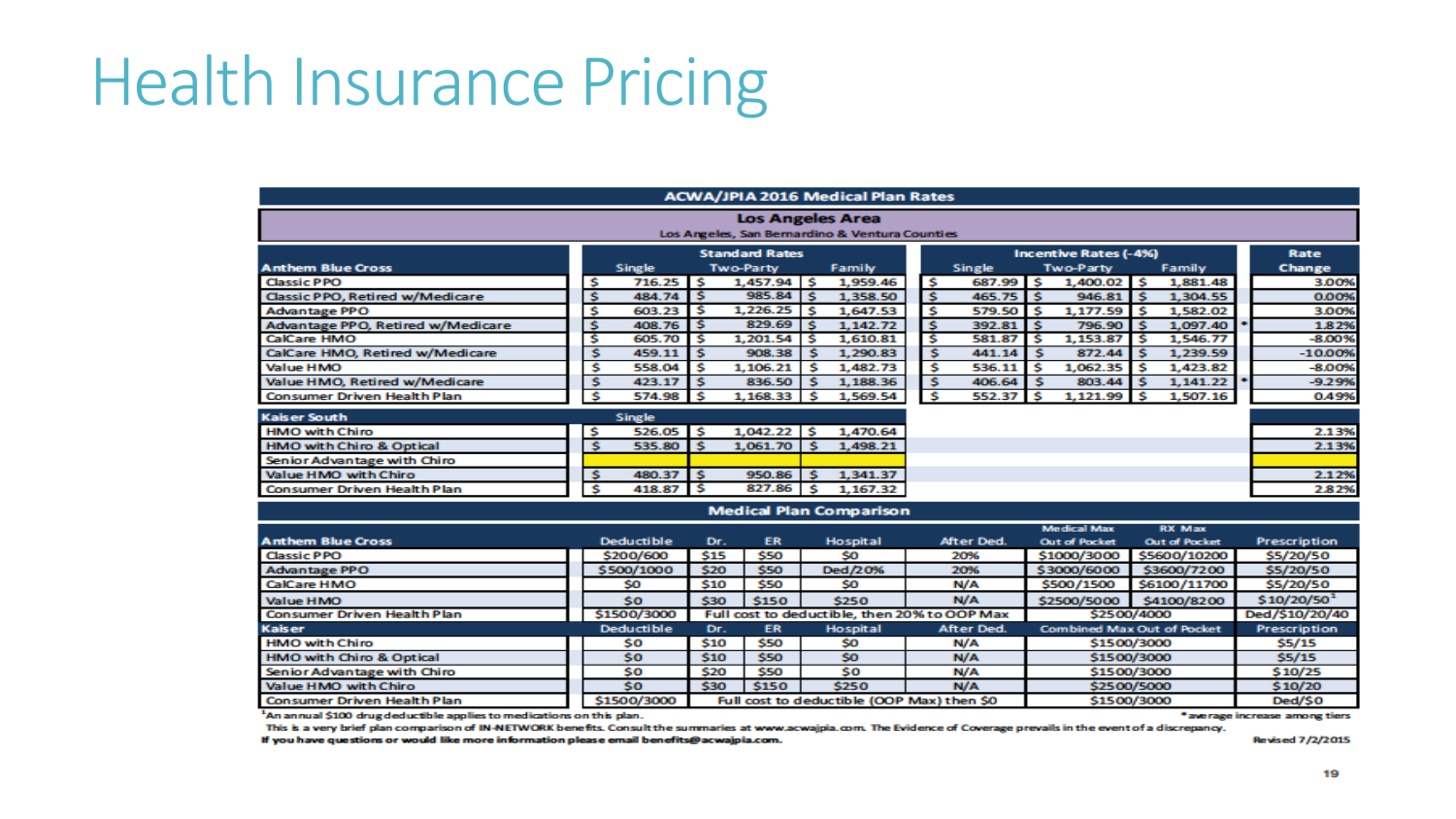| <b>Medical</b>                  |  |         |         |         |         |  |  |
|---------------------------------|--|---------|---------|---------|---------|--|--|
|                                 |  | 2016    | 2015    | 2014    | 2013    |  |  |
| <b>Blue Cross Classic PPO</b>   |  |         |         |         |         |  |  |
| Employee                        |  | 716.25  | 695.68  | 674.78  | 622.13  |  |  |
| Employee +1                     |  | 1457.94 | 1415.76 | 1437.99 | 1467.13 |  |  |
| Employee +2 or more             |  | 1959.46 | 1902.68 | 1845.07 | 1699.74 |  |  |
| <b>Blue Cross Advantage PPO</b> |  |         |         |         |         |  |  |
| Employee                        |  | 603.23  | 585.95  | 545.41  | 503.00  |  |  |
| Employee +1                     |  | 1226.25 | 1190.82 | 1284.45 | 1183.52 |  |  |
| Employee +2 or more             |  | 1647.53 | 1599.83 | 1487.93 | 1370.88 |  |  |
| California Care HMO             |  |         |         |         |         |  |  |
| Employee                        |  | 605.7   | 657.52  | 611.99  | 611.99  |  |  |
| Employee +1                     |  | 1201.54 | 1305.16 | 1214.11 | 1214.11 |  |  |
| Employee +2 or more             |  | 1610.81 | 1750.22 | 1627.69 | 1677.73 |  |  |
| Anthem Account Based            |  |         |         |         |         |  |  |
| Employee                        |  | 574.98  | 572.23  |         |         |  |  |
| Employee +1                     |  | 1168.33 | 1162.7  |         |         |  |  |
| Employee +2 or more             |  | 1569.54 | 1561.97 |         |         |  |  |
| Kaiser                          |  |         |         |         |         |  |  |
| Employee                        |  | 526.05  | 515.29  | 524.11  | 542.86  |  |  |
| Employee +1                     |  | 1042.22 | 1020.70 | 1038.33 | 1075.83 |  |  |
| Employee +2 or more             |  | 1470.64 | 1440.19 | 1465.14 | 1518.19 |  |  |
| Kaiser Account Based            |  |         |         |         |         |  |  |
| Employee                        |  | 418.87  | 407.64  |         |         |  |  |
| Employee +1                     |  | 827.86  | 805.41  |         |         |  |  |
| Employee +2 or more             |  | 1167.32 | 1135.55 |         |         |  |  |
|                                 |  |         |         |         |         |  |  |
|                                 |  |         |         |         |         |  |  |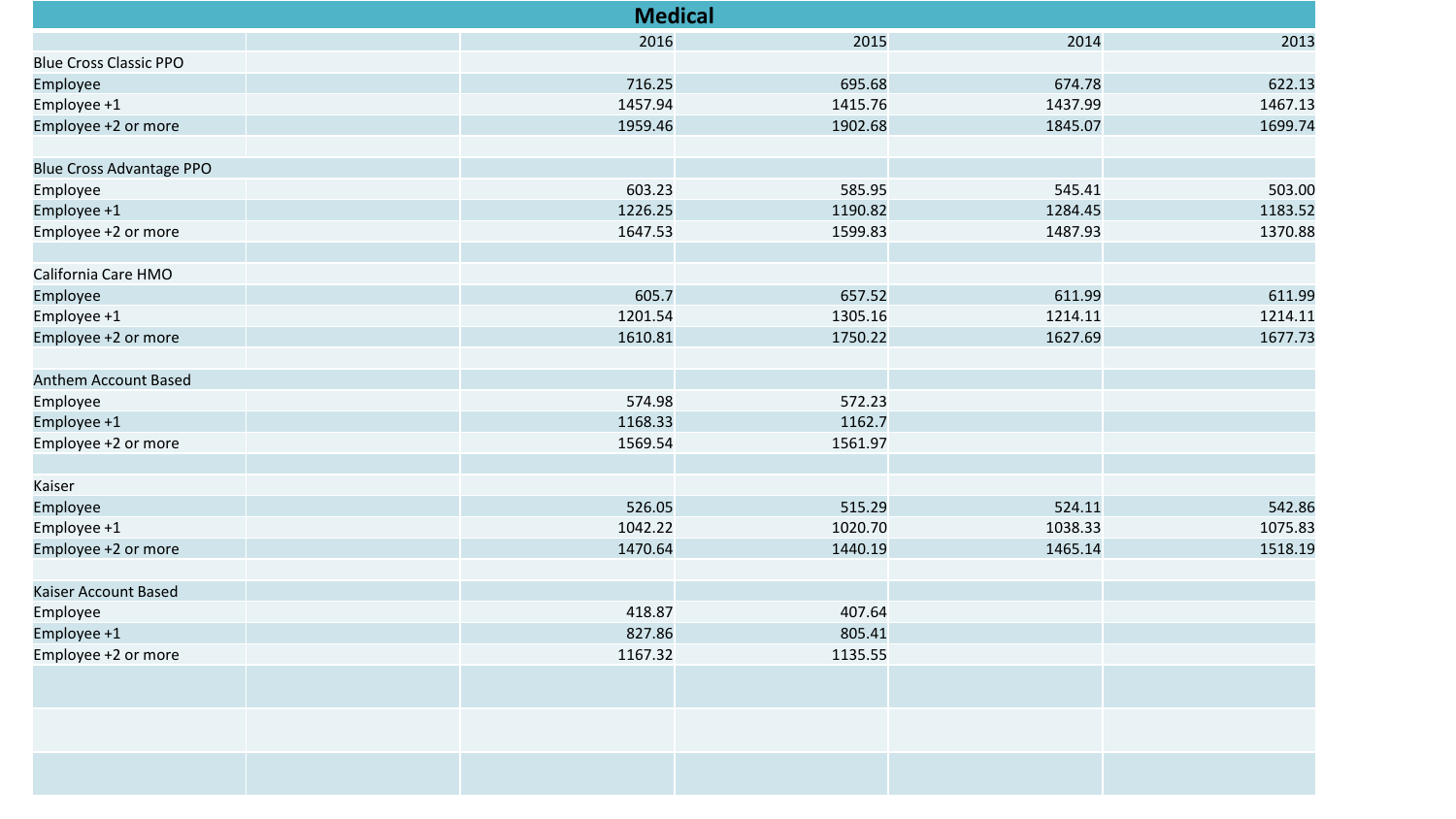# Dental Trends

| <b>Dental</b>       |  |        |        |        |        |  |
|---------------------|--|--------|--------|--------|--------|--|
|                     |  | 2016   | 2015   | 2014   | 2013   |  |
| Delta Dental        |  |        |        |        |        |  |
| Employee            |  | 33.72  | 34.33  | 36.02  | 36.02  |  |
| Employee +1         |  | 65.2   | 67.73  | 71.18  | 71.18  |  |
| Employee +2 or more |  | 106.12 | 114.15 | 120.04 | 120.04 |  |
|                     |  |        |        |        |        |  |
| Delta Care          |  |        |        |        |        |  |
| Employee            |  | 26.93  | 26.93  | 26.93  | 22.82  |  |
| Employee +1         |  | 43.1   | 43.10  | 43.10  | 37.76  |  |
| Employee +2 or more |  | 62.46  | 62.46  | 62.46  | 55.65  |  |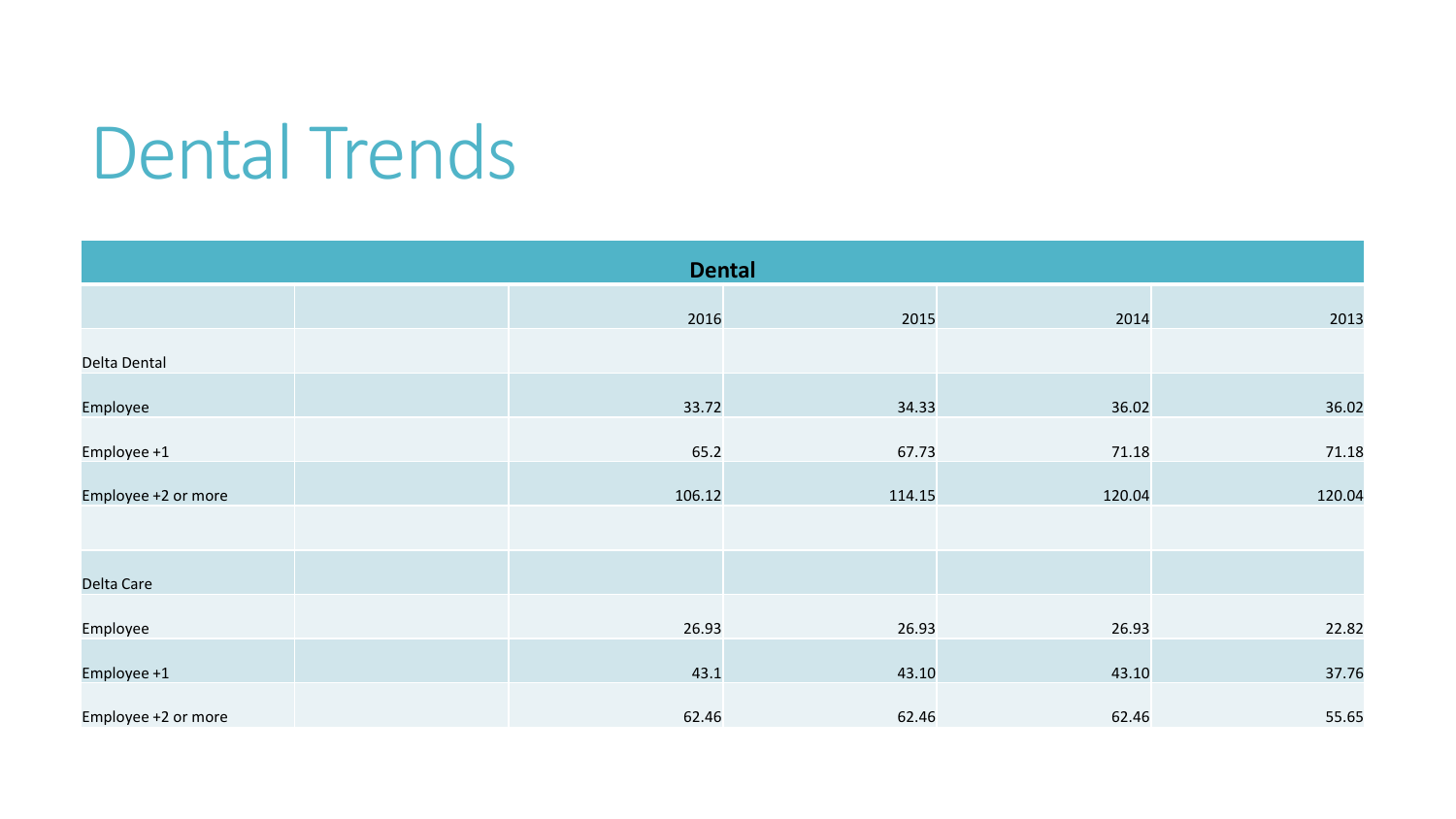## Vision Insurance

| <b>Vision</b>    |  |       |       |       |       |  |
|------------------|--|-------|-------|-------|-------|--|
|                  |  | 2016  | 2015  | 2014  | 2013  |  |
| <b>VSP</b>       |  |       |       |       |       |  |
| <b>Flat Rate</b> |  | 26.85 | 26.85 | 17.21 | 16.32 |  |